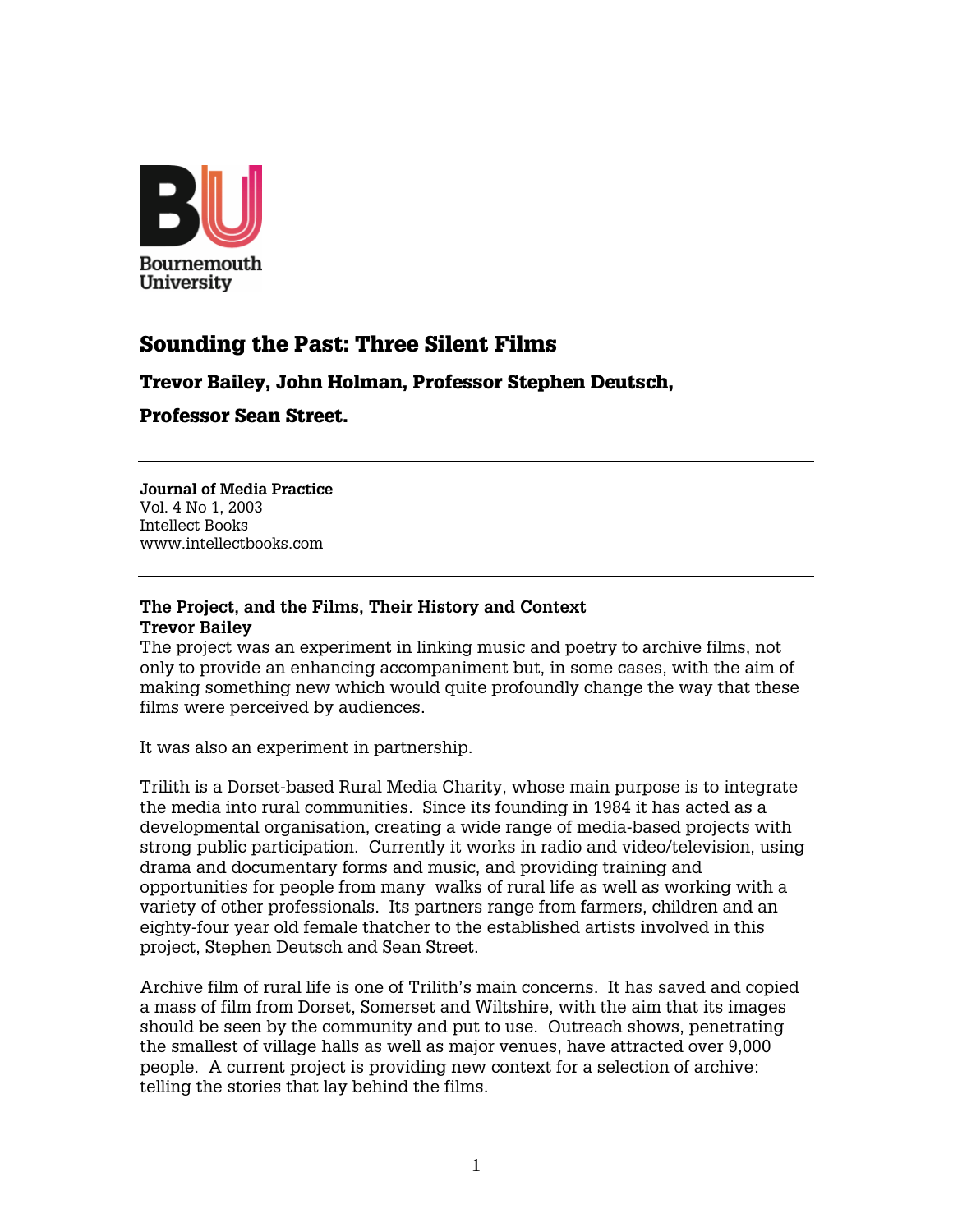As well as providing entertainment, an important part of Trilith's initiatives is the use of archive to encourage local people to reflect upon change in their own communities. It is very significant that this can for a moment empower long-term country families, now a minority in their own homes, who know more than anyone about the images on the screen.

The project discussed here was devised in collaboration with Stephen Deutsch and Sean Street and funded by the Regional Arts Lottery Programme, North Dorset District Council and private trusts.

Three films were chosen from Trilith's collection. These were the fixed ingredient in the project. Their content and structure were not to be altered in any way. The point was to see how music and verse written now could interact with what was already there; with the inherited work of dead creators and the images of their time.

The films were selected deliberately for their different periods and backgrounds. Whilst one, the Heath Robinson work, would have been given improvised accompaniment when shown in cinemas, the others had almost certainly never been shown with sound of any kind. None of the three were conceived with music in mind.

#### The Tale of the Amplion c. 1925.

Frank Marshall was a radio pioneer, transmitting from his home on the Isle of Portland to ships, lighthouses and a local public who regarded him and his brother as the first disc jockeys. Frank's father established the earliest wireless business in the area and advertised widely.

Around 1925 cinemas across Dorset showed a brief advertisement for an early but renowned loudspeaker called the Amplion and tailed with the address of the Marshall business. It appears to have been commissioned by the Amplion manufacturers, Alfred Graham & Co., for their main agents.

The Amplion was an elegant, swan-necked, flared horn, amplifying a modified headphone. In the film, which is an animated cartoon, a bird lays eggs which hatch into little Amplions which combine into a real lion, which chases and gobbles up a stout lady, then transforms back into its real self and . . . well, rush out and buy one!

Frank Marshall remembered the film from his childhood and kept it under his bench, amongst reels of gradually decaying nitrate feature films, for decades. When rescued it turned out to have been made by W. Heath Robinson.

Research in a variety of archives has failed to turn up any Alfred Graham correspondence which would explain how Heath Robinson came to take on the commission. Neither the Vintage Wireless Museum nor the William Heath Robinson Trust knew anything of it previously. Robinson's involvement with advertising is, however, well known and extensive. The name and the style are there in the film for all to see. The consensus is that Robinson would have done all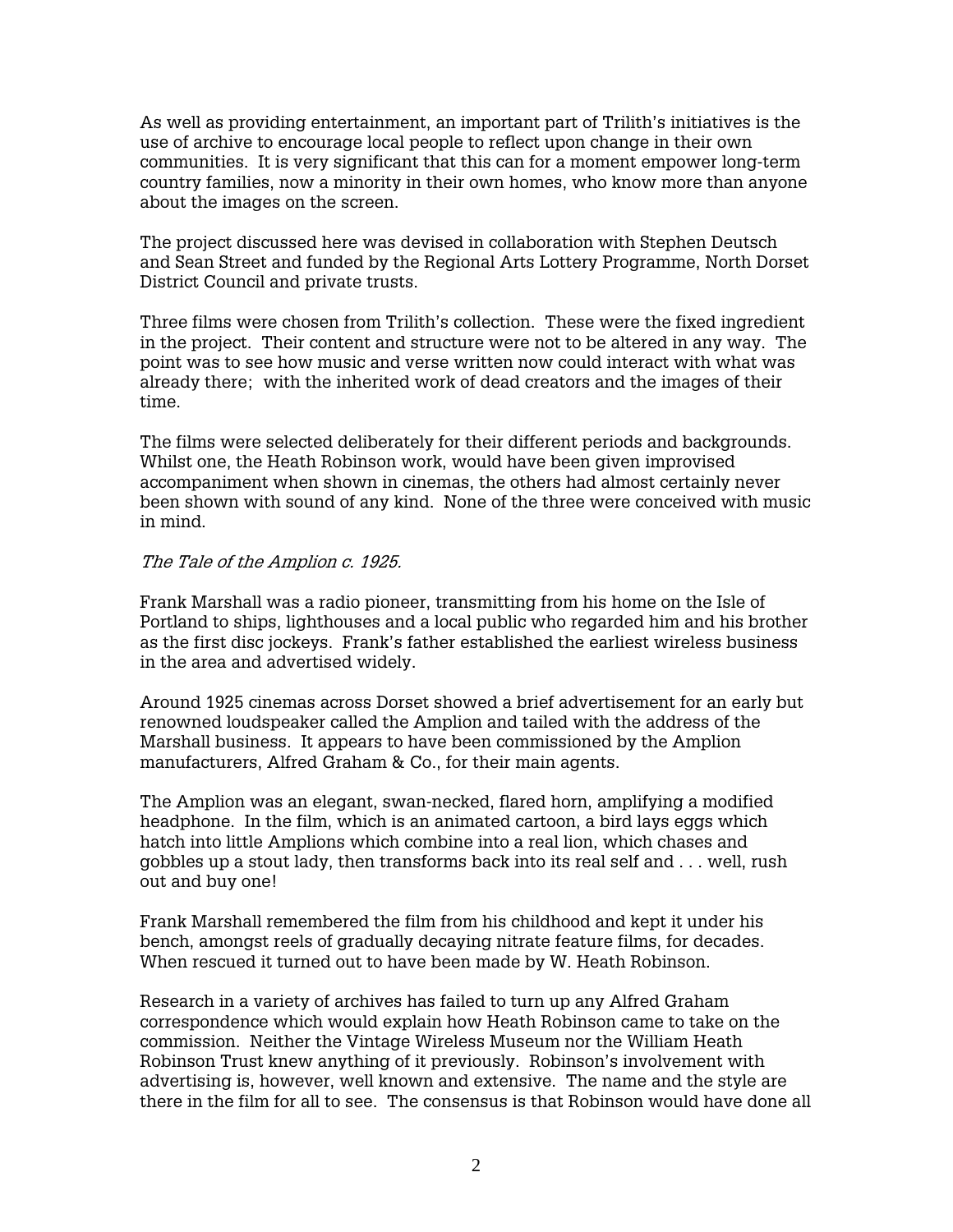the drawings for the film himself and that it was the only animation that he ever made.

His son, Tom, feels sure that the sheer drudgery of producing so many drawings for one piece of work and for limited return put him off animation for life.

Yet the film, running for mere 2 minutes 27 seconds is a delight to modern audiences. It may be the unique product of a famous man but it calls for music that is a bit of fun. That is why it was included: instant communication across seventy-five years.

#### Iwerne Minster, 1918

Iwerne Minster is a small north Dorset village. The film simply portrays two days in the life of a community whose sons were still abroad fighting out the last months of the Great War.

It was shot by a cameraman supplied by the Ministry of Information and, in its wider context, was intended as a quiet morale-raiser, designed to show the country a quintessential English village carrying on despite the conflict. The real provenance of the film is, however, much more local.

James Ismay was the brother of Bruce Ismay, Chairman of the White Star Line at the time of the Titanic's sinking. A different character from his brother, James left the family shipping business and completed his dynasty's transition from Cumbrian artisans to landed gentry. In 1908 he bought the Iwerne estate and commenced an endeavour which was to occupy the rest of his life and to make Iwerne a model farming enterprise. It was also to produce a well-provided community, resulting from both a programme of developmental work and individual care. A social club, a shop, local enterprises, housing, medical provision: such concrete things as these fulfilled one part of Ismay's thinking. Inspiring feelings of security, creating a new trade for a disabled war victim and keeping Iwerne men facing death in France in touch with home: these were more personal obligations.

Apparently a shy man of whom only two photographs survive, Ismay was a paternalist without much pretension. Duty to his community was something he accepted as an important part of his job and he was not remote. His written words sometimes exhibit blind spots at which others might have laughed, but not so often. He was part of his village and could see what life was like. He wanted to feel at one with people, shepherd or lord, and was rather less concerned with big political principles.

This feeling finds its way into the film. Locally it is suggested that Ismay was instrumental in getting it made. Certainly he and the village schoolmaster, Mr. Spencer, wrote the captions which adorn the version edited specifically for Iwerne and used in this project. Whether or not it was ever seen, as hoped, by Iwerne men at military cinemas abroad is not known.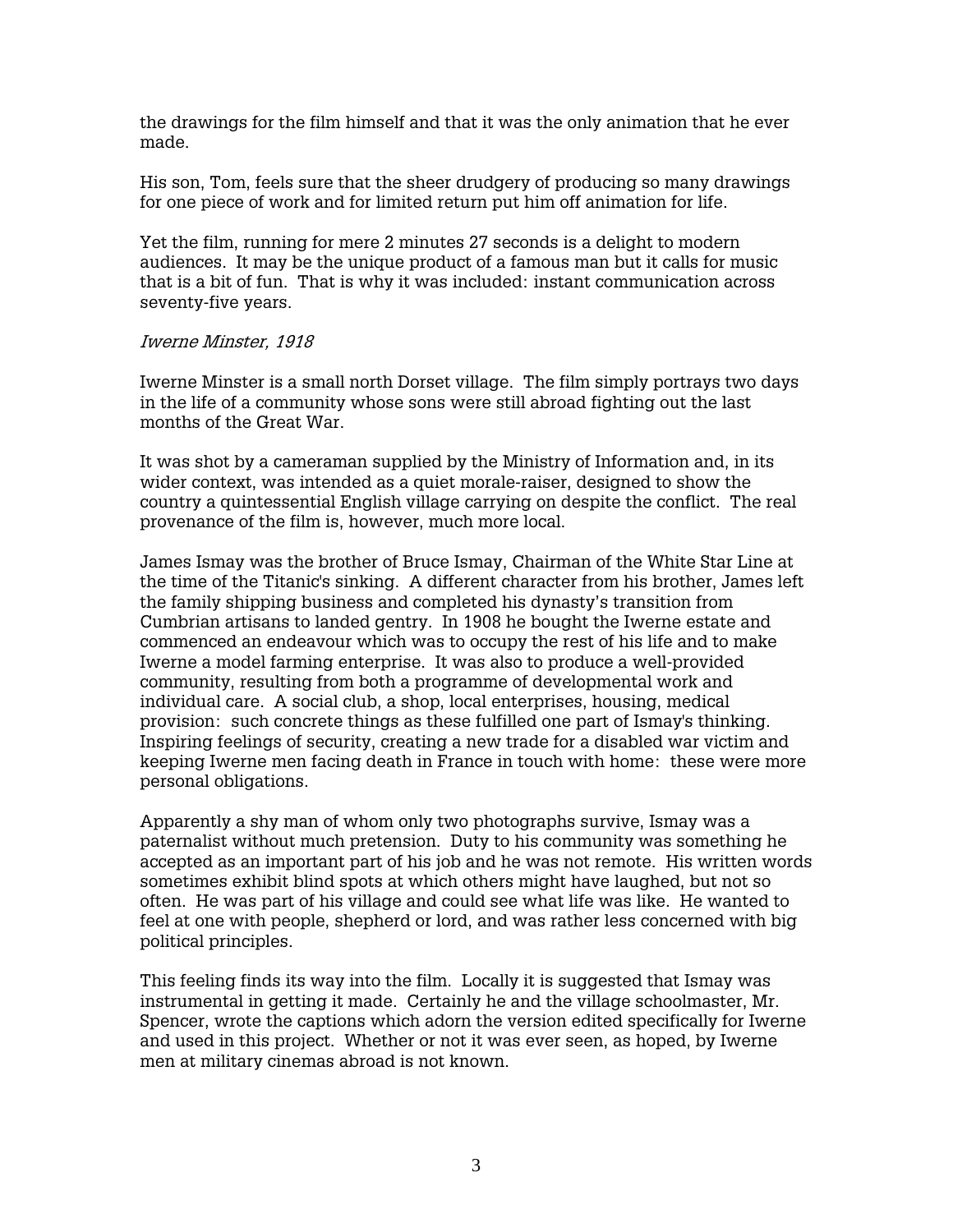As the war ground on Ismay started to write letters to Iwerne men serving at the front. These became a quite frequent circular, giving endless snippets of news about characters and families, the fortunes of farming and the state of cottage gardens, the deaths of some and the return of others. He writes and writes till the moment of peace. He beseeches the distant soldiers to write to their families. Amidst the bluff and the factual is an almost fervent longing for when they will return home and things can be as they were.

But they would not be. In that is the pathos and uneasiness that suggested a relationship between the old images and their new music.

#### Wimborne Market, 1945.

Both of the preceding films were made by professionals. Wimborne Market was simply the result of an amateur's morning at the market with a camera. Along with a wider-ranging collection by the same person it was handed to Trilith in a dark car park one evening, having been found amongst a deceased relative's effects by younger members of the family. If Trilith had not wanted it, it would have gone in the bin.

The cameraman was called Reg Day. He probably lived in Bournemouth but little else is known. By the evident care he lavished on his films, he took his hobby seriously. Crucially, he could handle a camera well and had an eye for detail. Partly because of his approach and partly because of the moment in history, the film is something of a poem in itself: it muses on a place, a time and a traditional way of life which was then intact despite the war.

By spring, 1945, Day was somehow able to get colour film stock. Although he was working in 8mm, the quality of the colour confuses one's perception of time. Everything seems too immediate for the images that you see: horses and carts, a boy with a cockerel under his arm, farmers in gaiters with their heads together, a goat brought in to sell, stallions advertising their worth as sires.

The film simply shows a traditional livestock market continuing as it always had against a background, almost invisible in the images, of great events in Europe. It also shows so many things about agrarian society that now, without war, have almost been wiped from the face of the earth. This is a quiet film capable of several levels of emotional impact. That is why it was the one chosen to be accompanied by poetry.

Iwerne Minster and The Tale of the Amplion were both shot on 35mm nitrate stock. The first had been kept in the village and, at the initiative of a descendant of Mr. Spencer the schoolmaster and others, had been copied onto a new 16mm print in the 1960ís. Video copies of this print have been used so far, although the original nitrate has been rediscovered and is currently being assessed for possible re-copying. The second was vulnerable when discovered amongst other decaying nitrate and was reprinted and copied to video by the National Film and Television Archive, with good results.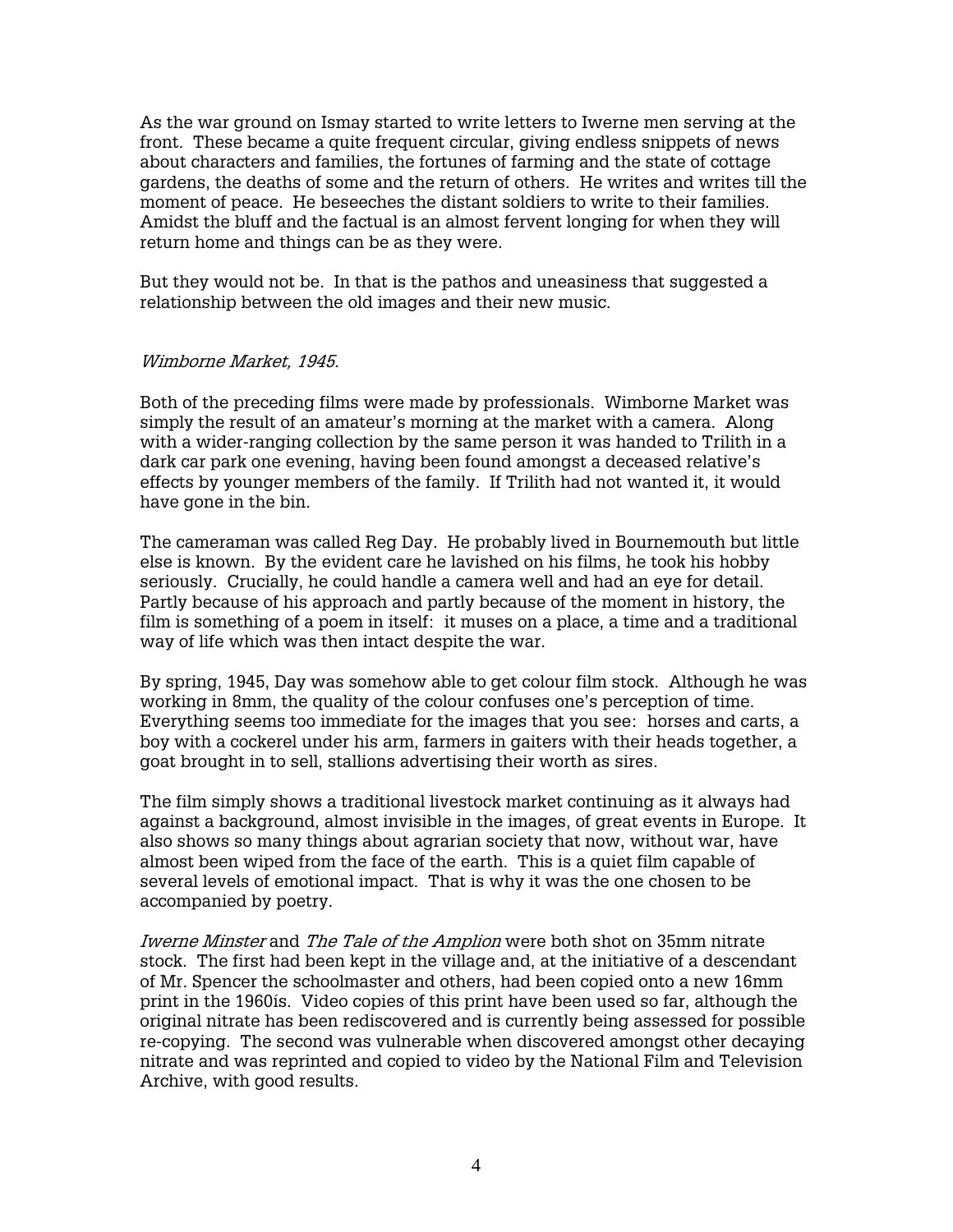Wimborne Market was on 8mm, exactly as shot and edited by Reg Day. Thanks to the care with which it had been kept, its condition was good and it was copied to video with little difficulty.

In all cases careful attention was paid to correct speed.

There were two concepts behind the addition of music and verse to these films.

The films were to be used to inspire artistry. It was recognised that they were never structured for this purpose. They were to be accepted with all the awkward juxtapositions and quirks of films that were made for their own, now remote, reasons. It was necessary to show that this could be done. Music and verse were to be a response to them just as they were.

Then there was the question of influencing how they communicated. The Amplion was intended to make people laugh and could be helped to do that better. The other two also tended to amuse, not because they were ever meant to do so but because it is easy to smile at the quaint clothes and manners of the past. In most audiences, it was only a few rooted country people who had tears in their eyes and fervent things to say. Music and verse were to affect the way that people watched, holding them, perhaps uneasily, between elegy and the hard edge of rural history.

#### **The Music Stephen Deutsch**

 $\overline{a}$ 

## Models of music with silent film

For the first thirty years of its history, film was projected without synchronous sound. Any music that accompanied the showings was performed live. Although many scores were specially commissioned for silent films<sup>[1](#page-4-0)</sup>, the experience of most cinema-goers was to hear music produced by local musicians, playing from commercially published mood music catalogues, popular melodies, or selections from the classical repertoire.

With the exception of the slapstick comedy genre, music for silent films tended to be non-synchronous to action and gesture. The more recent practice of having the music mirror movement or physical gesture (albeit nowadays rather subtly) was not practicable until film and sound became technically synchronous and capable of post-production under dialogue,  $(1931)^2$  $(1931)^2$  from which point "mickey mousing" quickly became the norm.<sup>[3](#page-4-2)</sup>

<span id="page-4-0"></span><sup>&</sup>lt;sup>1</sup> (Eisenstein commissioned two different scores from two different composers for *Battleship* Potemkin, (1925))<br><sup>2</sup> The first sound films, both in Vitaphone and in the De Forest single optical system did not allow for

<span id="page-4-1"></span>the dubbing of music with previously recorded dialogue. This means that if a director wished to combine music with dialogue, both would have to have been recorded at the same time. In 1933, the first significant sound film appeared using the double optical system (King Kong, 1933). This process allowed for post production sound dubbing.<br><sup>3</sup> as exemplified by Korngold's Score to *Robin Hood* (Curtiz, 1938)

<span id="page-4-2"></span>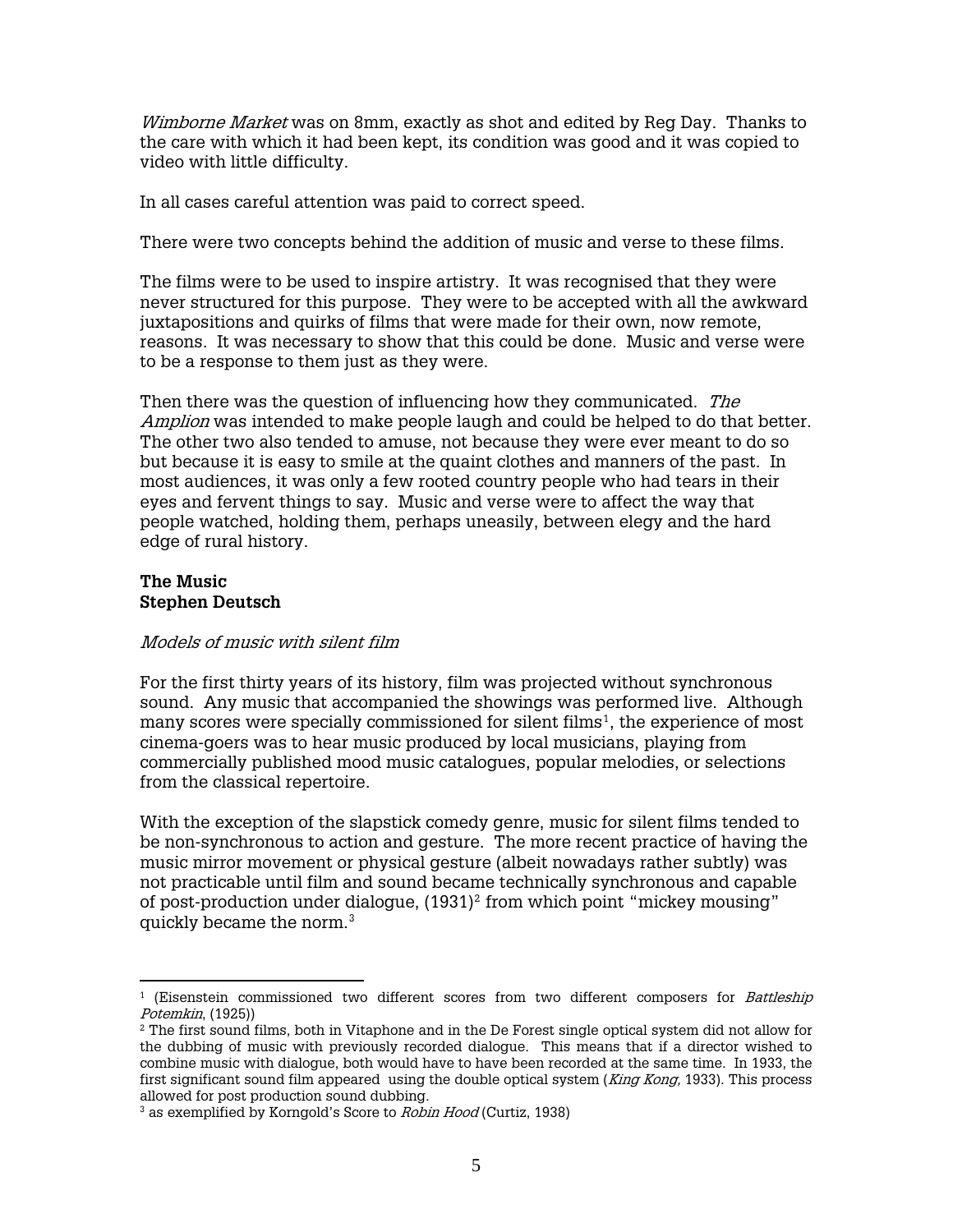Decisions therefore had to be taken as to whether the music for these three silent films should aspire to what one might call "gestural synchronicity" in the modern sense, or whether the stylistic restrictions current at the time of the films' production should be replicated. It wasn't a difficult decision to take. It seemed obvious that since a primary purpose of the project was to introduce these films to modern audiences, a more modern use of music (with due care for stylistic references) should be employed.

## Foley and Atmospheres

With the exception of the animated film, Amplion (Robinson, 1925), it was decided that neither sound effects (Foley - such as footsteps, car doors) nor atmospheres (distant chatter, wind, weather, etc.) should be added to the films. Unlike the synchronisation of music, the addition of Foley and atmos has an unsettling effect on films that were initially intended as silent films. One can see an interesting example of this perceptual dysfunction in  $Blackmail^4$  $Blackmail^4$ , where the dubbed, nonsynchronous dialogue which accompanies the early sequence in the police station (initially shot as silent), marries uncomfortably with the visually stilted first dialogue scene. For post-production Foley and atmos to work well, it should work seamlessly, causing the viewer to feel that the sounds emanate from the screen itself, that they are truly diegetic. For these films, modern sound design of this kind would detract from the films' value as archive material.

## Live vs. Dubbed Music

The project's original brief called for a combination of music dubbed onto the film, with some music to be played live during the showing. With the exception of the Robinson animation, in which all music was dubbed onto the video, this method was adopted for the first performance (see details below),

There are two arguments currently being expressed on this issue. The first is that since silent film was accompanied by live music, such practice in a modern venue helps us better to understand the nature of the genre. For this reason (among others) it has become fashionable for silent films (especially notable ones) to be exhibited with elaborate live orchestral scores (often composed/compiled by Carl Davis), providing the audience with an experience which seems a cross between cinema and concert.

The opposing view is that early moviemakers were so pleased with the opportunities afforded by synchronous sound and music that they all abandoned silent film by 1931 (in the west, at any rate)<sup>[5](#page-5-1)</sup>. Notwithstanding the financial and social implications of the redundancy of cinema orchestras after that date, filmmakers and composers reaped significant artistic benefits from the change, and audiences, once exposed to sound film, found the experience of silent film, with or without live orchestral music, an experience they chose to avoid.

<span id="page-5-1"></span><span id="page-5-0"></span> $^4$  Alfred Hitchcock, 1929<br> $^5$  In 1927 Hollywood produced more than 150 silent feature films and over 850 shorts. Only three silent feature films were made in Hollywood in 1931, one of which was City Lights by Charlie Chaplin.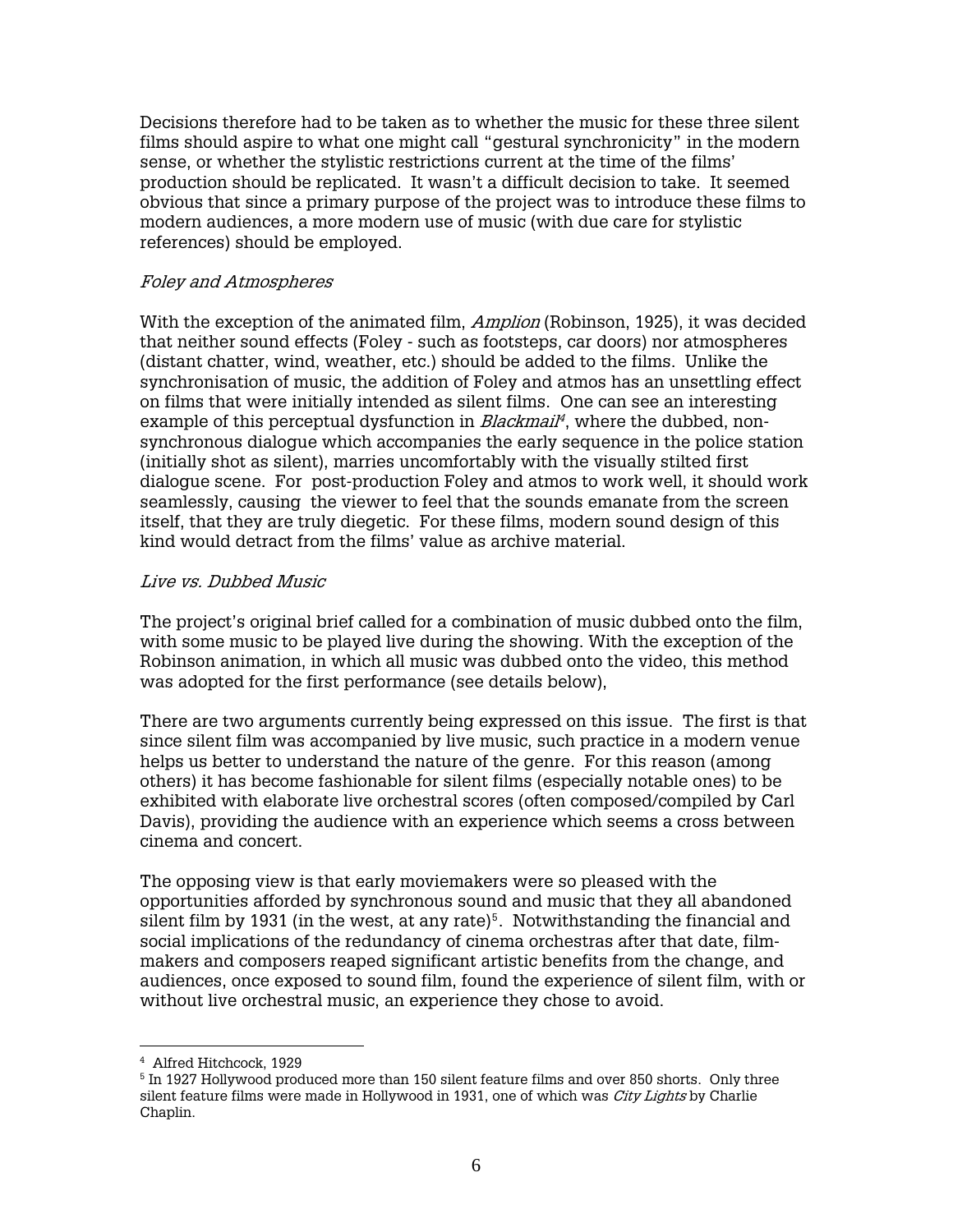The experience of the first performance of these films leads to the conclusion that the music should be dubbed onto the film, but that the poem (see Wimborne Market, 1945, below) is best presented live.

#### The studio and the process of composition

The music was composed and mixed in the Digital Music Studio in the Bournemouth Media School at Bournemouth University. Audio elements (including text) were recorded onto digital audio tape and then imported into the sequencer software, Logic® Audio. Most of the musical sounds were generated in MIDI (Musical Instrument Digital Interface) using E-Mu Proteus  $2^{\circ}$ , Korg O1W<sup>®</sup>, and Yamaha TG500® sound modules. These were mixed onto DAT and later dubbed onto the digital video versions of the films using Soundscape® technology.

MIDI was used for a number of reasons, the most obvious of which was cost. The budget for a programme such as this one is by its nature small, and recording of musicians is relatively expensive. Some of the budget was allocated for this purpose, especially for the guitar in Wimborne Market, 1945 and the violin in Iwerne Minster, 1918, but these instruments were not at the centre of the timbral language. Rather, these "live sounds" were integrated into the general Midi palette, creating the impression of what might be called a hyper-orchestra (as Umberto Eco might understand it).<sup>[6](#page-6-0)</sup>

The second reason for the choice of Midi instruments has to do with the process of synchronisation of music to image. Within the environment of the midi sequencer, imported audio sounds are harder to manipulate temporally than are those produced by midi alone. If, for the purposes of synchronisation, a composer decided to stretch a recorded phrase from 15 seconds to 20, the midi events would bear such change with greater resilience than the live sounds.

## The Tale of the Amplion (1925)

 $\overline{a}$ 

The style of the images of The Amplion are crude in today's terms (perhaps even in those of pre-sound Disney), but they have an energy, imagination and charm which draws us to them.

The stylistic dilemma for the music centres on synchronicity. The film contains many "events" or actions, which in post-silent era cartoons would have been accompanied by musical "stings" as well as sound effects.[7](#page-6-1) However, the structure of The Amplion was such that "mickey-mousing" in this way would have prevented the composition of any music beyond these effects. That is to say : so much happens which would need musical "stings" that no time would b e available for the development of other musical material. The film called out for a score which made reference to its period and the nature of the likely audience.

<span id="page-6-0"></span> $6$  A subsidiary irony produced by the use of live and Midi instruments in the same sound world is that the live instruments add authenticity to their Midi analogues. If one doubles a real flute with one produced by a synthesiser, the synthesised sound more "real", even if afterward it is sounded without such doubling.

<span id="page-6-1"></span> $7$  One can see this genre in action in any of the hundreds of cartoons scored by Carl Stalling.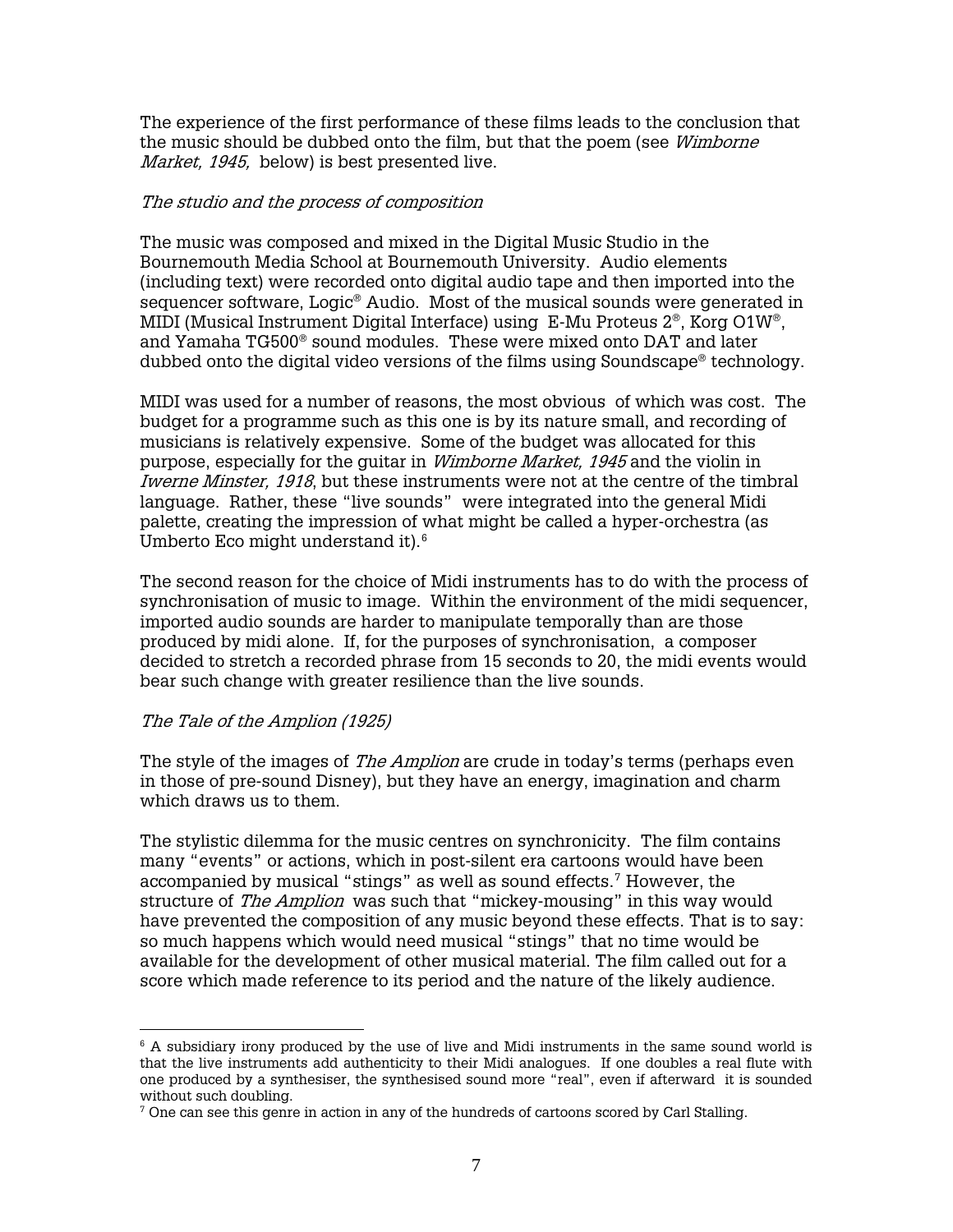Using the film's date as a starting point, and the light-hearted presentation of its subject matter, I decided to compose a piece in rag-time, which, after a short introduction, comprises the main musical material. The decision to use piano sounds as sole instrumentation also pays homage to the era (and that the film contains at its close a caption card for a local retailer of the product). The piano part, however, is impossible to realise by a single pianist on a single piano, a nod towards the technological wizardry available to composers today.

After composition of the score, there remained areas of the film which still demanded close sound synchronicity, absent from the rag. The solution was to add some specially recorded Foley sounds, appropriate to the tone of the film. These sounds were recorded by the sound designer Heather Emmett and integrated by me with the music as part of the compositional process.

#### Iwerne Minster, 1918

 $\overline{a}$ 

This film is a representation of an England which all but vanished before the First World War. There is no post-war irony here, not any but the most casual references to the horrors of the soldiers' experiences.

The aesthetic choice seemed to be whether to develop a score which supported the original intentions, or one which deconstructed the work in light of our current knowledge of that time. It was decided that the first approach was the more appropriate, both historically and musically.

The style of the music, therefore, needed to refer to the Edwardian world left behind, lush, complex, and secure. The melodic and harmonic material employed in its composition might sound slightly strange to the ears of that time, $8$  but all of the gestures should all be recognisable. The orchestration, while intentionally produced through MIDI, replicated an orchestra of the pre-war period and integrated a solo violin (played live at the first performance) into the texture. Also included was a live alto-flute, but this was later changed to a Midi version of that instrument. The reason for this change (and the similar change made in Wimborne Market, 1945 was due to the breathy timbre of that instrument not balancing appropriately with the Midi instruments, and that the material it played was not essential thematically (as was that composed for the violin).

The film is quite long (over 17'), with title cards and long expanses of "views" of the village, its people, and its surroundings. To the uninitiated, there seems little logic informing why any particular scene might precede or follow another, and to modern sensibilities (of those unconnected with the area), the film can seem rambling and formless. It soon became obvious that any structure of the film contained would have to be articulated by the music.

The device by which this was achieved used the title cards as anchors. The violin solo accompanied most of the cards, and each new musical section was introduced in this way. Some of the musical material was derived from the score I produced

<span id="page-7-0"></span><sup>&</sup>lt;sup>8</sup> Is it possible to compose in the style of Elgar once one has heard Bartók? The subject of a different paper, perhaps.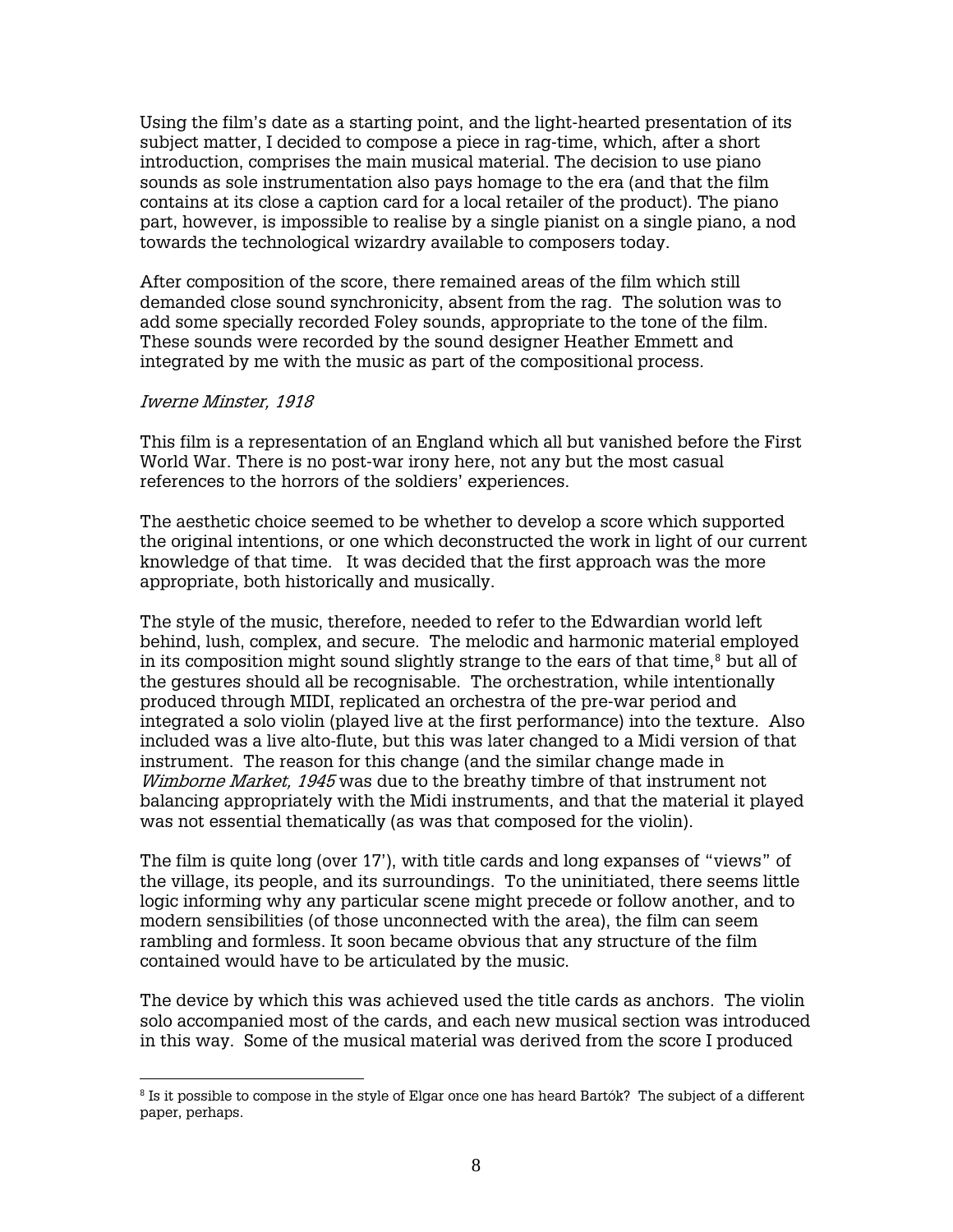for the BBC's ty adaptation of H .G. Wells' *The History of Mr. Polly<sup>[9](#page-8-0)</sup>*. The music for this programme, set in 1910, seemed to be in an appropriate style and register for the *Iwerne* piece. Fragments of melodies, and some harmonic progressions, were re-composed and re-orchestrated for use in *Iwerne Minster 1918*. Much new material was also composed.

Notwithstanding the melodic diversity of the score, the film's length and parochial subject matter continued to be a problem. The remedy was to include recordings of some of the letters Ismay had written to the troops. Several of these were recorded (primarily those relating to subject matter illustrated in the film) by Seán Street, and about half of these were imported into the musical world of the film. No other sounds (neither atmos nor Foley) were included, as the belief that they would compromise the historicity of the film was strongly held by the team.

The first performance, at Bournemouth University on 17 May, 2001, included the live violin and alto flute. For reasons stated above, the alto flute line has been subsequently replaced by a Midi instrument. Two versions of the film exist. The first allows for live performance of the violin material; the second dubbed all of the material onto the film.

## Wimborne Market, 1945

Both Iwerne Minster, 1918 and Wimborne Market, 1945 were photographed at the end of a world war. In the first film, the mood is of optimism, a belief that things would return to whatever "normal" had been when the lads returned home. In Wimborne Market, 1945 the overall mood is that of an elegy, to the dead, the pain, and for the ending of a world, a world embodied by the community of the market. The mood of the music had therefore to reflect this elegiac tone, without descending into melancholy; a sense of loss commuted by resignation.

Where the instrumental palette in *Iwerne* was voluptuous, here it is spare; not many instruments fill the space, and there are several moments of musical stillness. Two types of musics are used. The opening music is written in an idiom which does not refer specifically to the period of the film. This music is sparsely articulated, and sits most often under the text as mainstream "film music" underscores dialogue. Whenever the text appears, the music slides below, allowing the viewer to concentrate of the words and their relationship to the images. In those places where there is no text, the music serves as referential locus to the period of the film. The guitar material near the beginning and about half way through the film, is composed in the style of a popular songs of the period. This material invokes the "quasi-western" music not that far removed from Buttons & Bows.<sup>[10](#page-8-1)</sup>

The first performance of the film involved live reader, live alto flute with all the other material dubbed onto the film. It had been intended for the guitar to be played live as well, but availability of the guitarist and, more crucially, the problems of synchronisation resulted in its omission. The difficulty in

<span id="page-8-0"></span><sup>9</sup> L. Bickford, BBC 1980

<span id="page-8-1"></span><sup>&</sup>lt;sup>10</sup> in *The Paleface* (Norman McLeod 1948)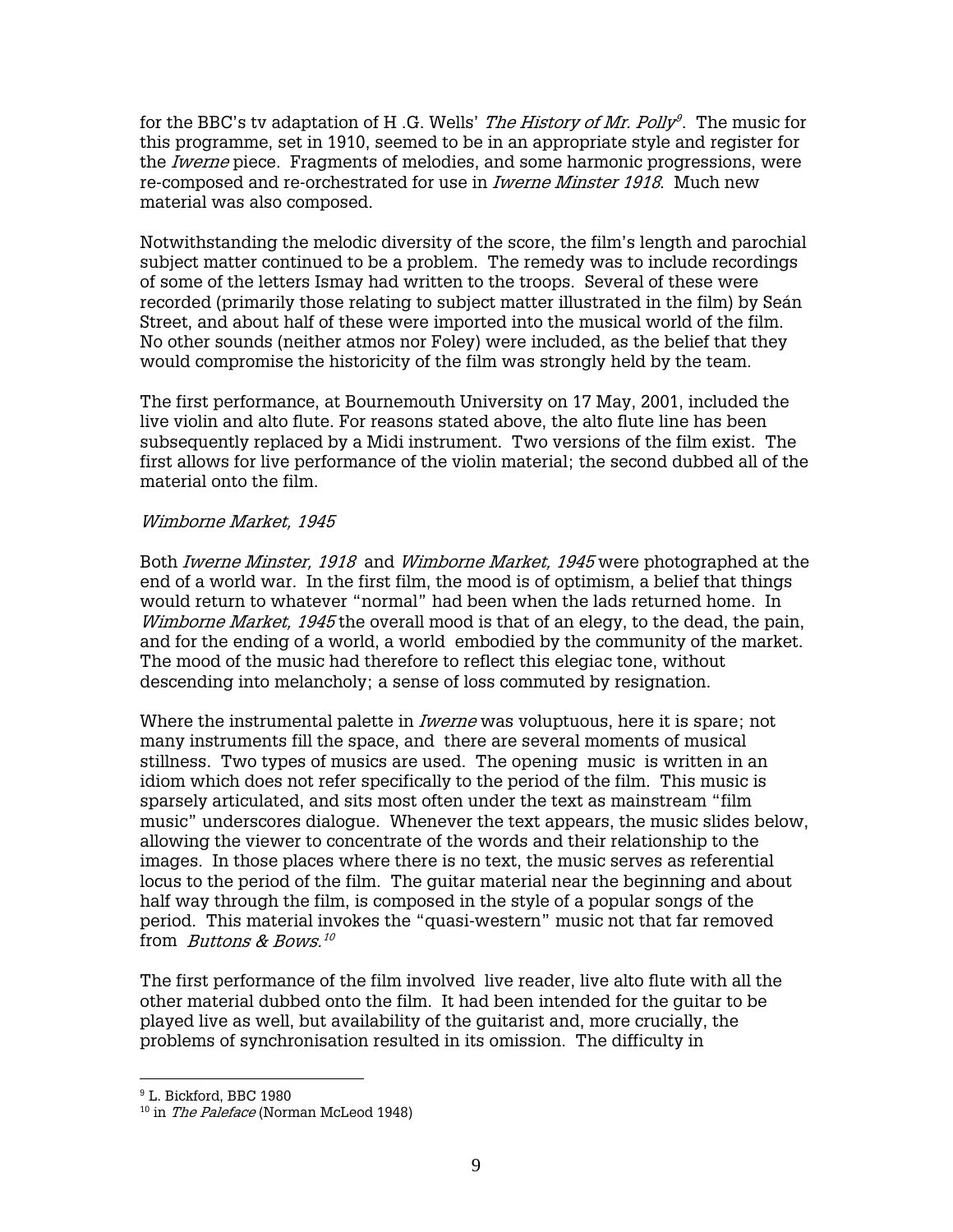synchronisation might have been solved had the venue been equipped with a system which would allow the guitarist to see the time code while keeping those numbers from the audience. However, the experience of the performance convinces me that in this case the most effective performance of this material is for the music to be dubbed onto the film and the poem to be read live. For this reason, two versions exist of the film, one which would accommodate this model, and another where all material, text and music, is dubbed onto the film.

As a postscript to the technical challenges of this project, the following has proved a valuable lesson in mixing and dubbing. The film was dubbed onto Digital video using Soundscape® audio in a post-production facility at the Bournemouth Media School. It was then copied onto VHS for distribution. It became clearly apparent that the balance between music and poem was significantly different in the two formats. What had seemed perfectly mixed (in stereo) for the Digital Format, seemed overbalanced towards the music on the VHS. For this reason a re-mix of the *Wimborne* film, accentuating the text, was required. It was decided that such a remix was not necessary for the *Iwerne* film, as there the text was meant to be more often subsumed into the music-led language of the film.

#### **The Poem Seán Street**  Structure and Meaning

For many people the concept of a poetic voice-over narrative for film conjures in the mind the famous 1936 film *Night Mail*, by John Grierson of the G.P.O. Film Unit, with music by Benjamin Britten and verse by WH Auden:

 This is the night mail crossing the border, Bringing the cheque and the postal order, Letters for the rich, letters for the poor, The shop at the corner and the girl next door. $11$ 

It is an excellent illustration, created less than ten years after the coming of the sound film of a key structural issue in verse written for electrical dissemination, and one that has remained worthy of consideration for writers working in the media to this day. What is immediately obvious in the narrative is the role of rhythm and rhyme – the simulation in word/sound of the movement of a train. Of this project Auden was later to say:

We were experimenting to see whether poetry could be used in films, and I think we showed it could.<sup>[12](#page-9-1)</sup>

Accepting this to be the case, it is interesting, and somewhat disappointing, to note how seldom verse has been used as film narrative subsequently. It was much later – during the 1990s – that British television viewers were to witness the experiments of the BBC Producer Peter Symes, notably in collaboration with

<span id="page-9-1"></span><span id="page-9-0"></span><sup>&</sup>lt;sup>11</sup> W.H. Auden, <u>5</u>,3ikp] G.P.O. Film Unit, 1936<br><sup>12</sup> Quoted in Humphrey Carpenter, *WH Auden, a Biography*, George Allen & Unwin, 1981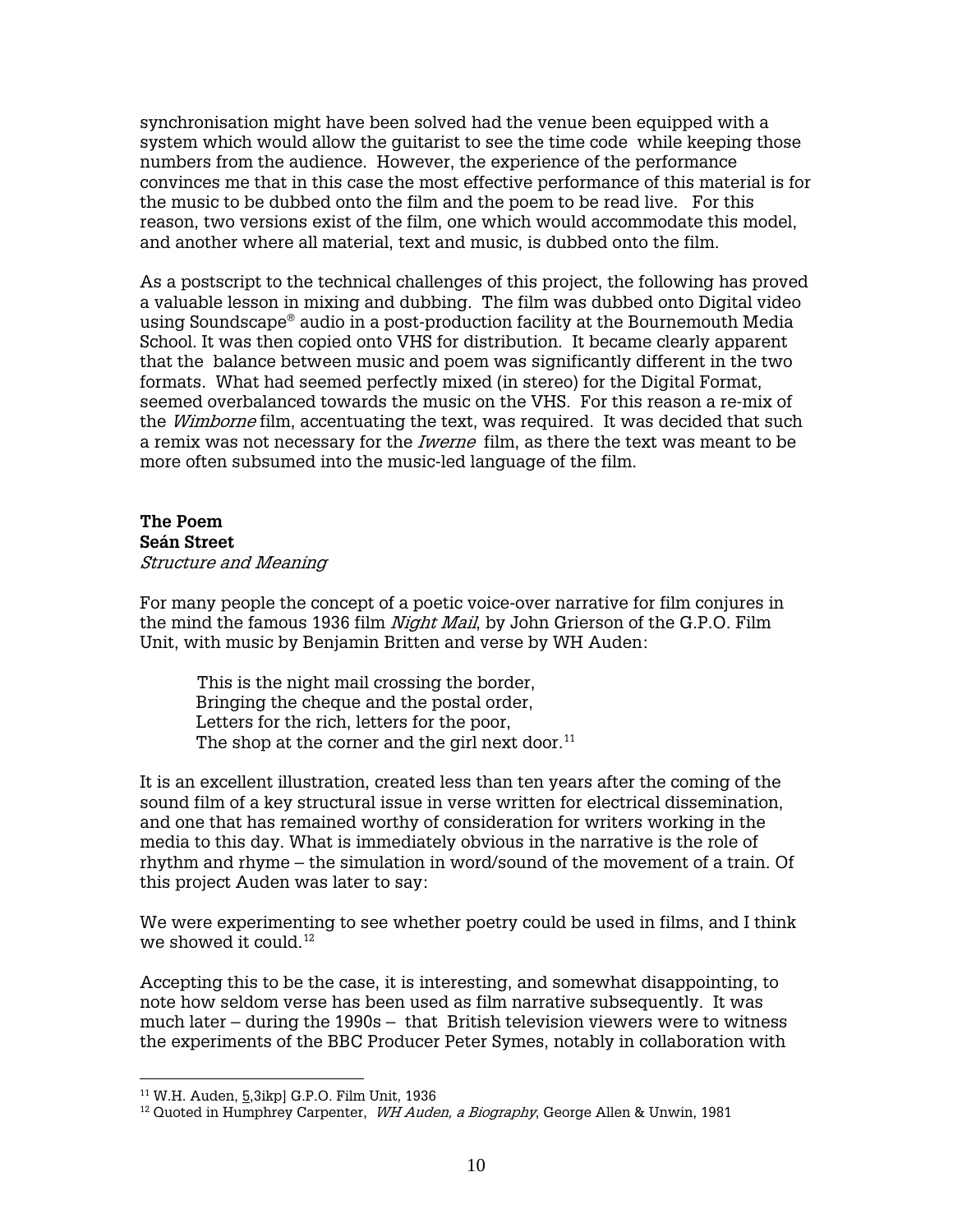Tony Harris, in a series of powerful documentaries on powerful, important and often difficult subjects. These included Alzeimer's Disease, (Black Daisies for the Bride), death (Loving Memory) and nuclear conflict (The Shadow of Hiroshima). Here too a strong structure was used to carry the meaning through the spoken word.

| I heard a sound I thought was birds               |
|---------------------------------------------------|
| but then I swear I heard these words:             |
| Shadow San 'This voice comes from the shadow cast |
| by Hiroshima's A-bomb blast.                      |
| The sound you hear inside this case               |
| is of a man who fans the face                     |
| he used to have before the flash                  |
| turned face and body into ash.                    |
| I am the nameless fanning man                     |
| You may address as Shadow San.' <sup>13</sup>     |

My own involvement with broadcast verse has, up to now, been in radio. BBC Radio 4 commissioned *Radio: Ten Poems About Sound* in October 1998 for the network's contribution to National Poetry Day.<sup>[14](#page-10-1)</sup> These poems too played on the strengths of traditional verse structures to convey meaning, as in "News Flash":

We interrupt our programmes...says emphatically stop what you're doing, be prepared. Here's a punctuation mark in history; remember where you were when first you heard.<sup>[15](#page-10-2)</sup>

From these illustrations comes the clear point that poetry when written to be spoken as opposed to being read on the page is required to communicate with its audience instantly; there may be no turning back or reflecting on an image or idea. The words may well contain complex thoughts, but these need to be expressed in language and form which is immediately comprehensible, particularly when they accompany visual images which may well be arresting in their own right.

As so often, Shakespeare provides us with a lesson and model in his use of rhythm and rhyme. Iambic Pentameter, the structure of so much of his dramatic verse, contains in its music the rhythm of walking, indeed, the rhythm of the human heart-beat. Likewise he ends many crucial speeches and scenes with a rhyming couplet:

 For our approach shall so much dare the field That England shall couch down in fear, and yield.<sup>[16](#page-10-3)</sup>

<span id="page-10-0"></span> $13$  Tony Harrison, "The Shadow of Hiroshima" from The Shadow of Hiroshima and Other Film/Poems, Faber and Faber, 1995. The poem was first broadcast on Channel 4 on 6 August, 1995. It was

<span id="page-10-1"></span>directed by Tony Harrison.<br><sup>14</sup> Subsequently published in book form as *Radio and Other Poems* (Rockingham Press, 1999)<br><sup>15</sup> Ibid.

<span id="page-10-3"></span><span id="page-10-2"></span> $16$ William Shakespeare, Henry V, Act IV Scene III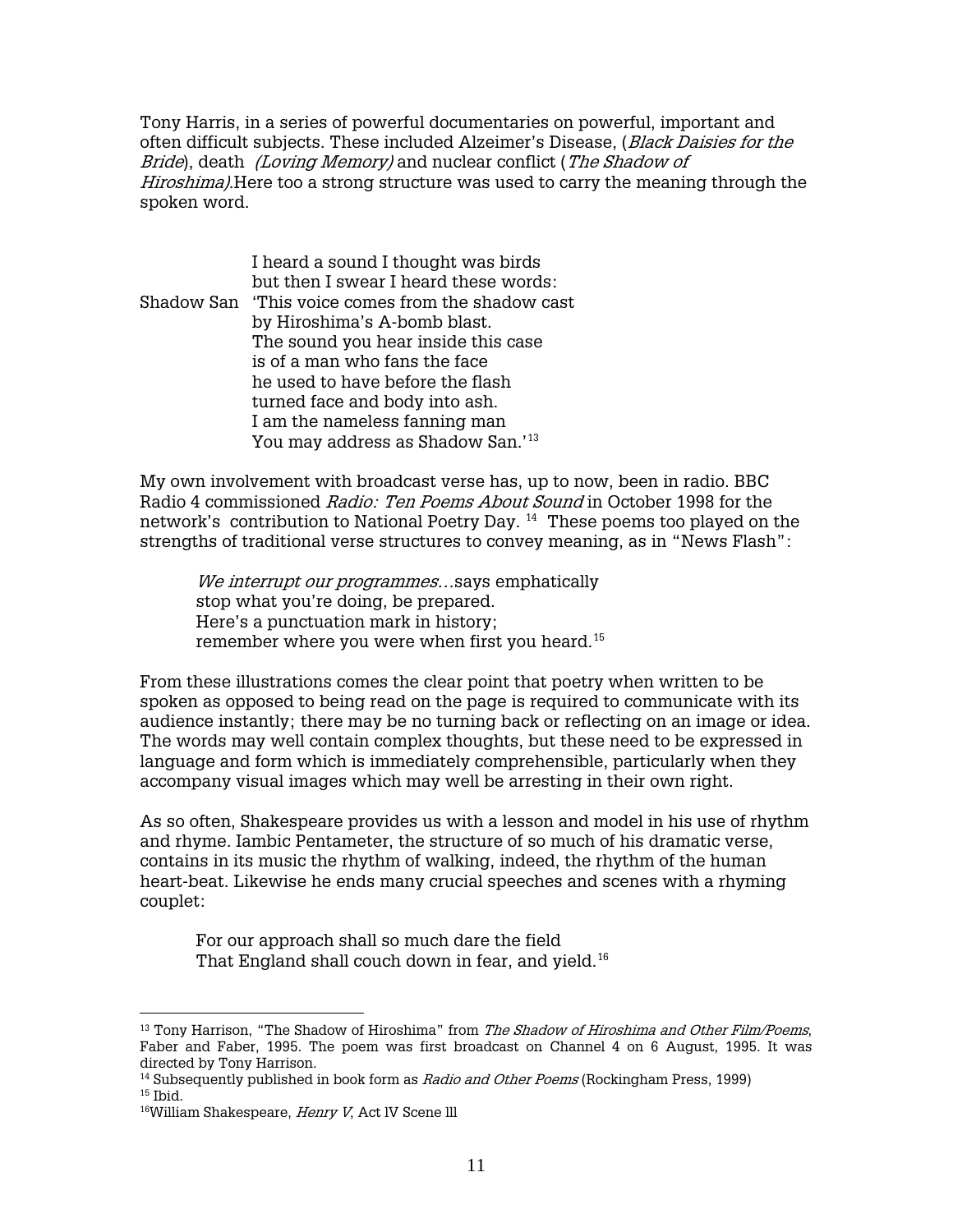The meaning and the sense of closure is heightened by the use of rhyme and rhythm; one might almost compare the principle to that of a well-told joke – the first line sets up the thought, the second delivers the "punch" and supplies a satisfying conclusion, even if we are not consciously aware of it.

I have tried to adopt this technique in *Wimborne Market, 1945*. There is much in the film's images to take the viewer's concentration away from the words, and of course the words must never detract from those images. The solution has been to use iambic metre and couplet-rhyming to comment on what we are seeing, and reflect philosophically on the poignancy of this record of a lost time:

 The air is full of wool and Erinmore, faces of men and beasts seen through a door that closed before the film was shot, the scent of past days, caught after their time was spent.

There will be times when the words are ignored, when the audience attention is fixed on the visual image. This is inevitable; the film exists independently of its voice-over narrative; that said the intention should sometimes be to supply a new layer of meaning through the words, to add value to the pictures and sometimes to use them as a springboard to an allied idea.

## The Role of the Poetic Narrative

Whatever the nature of a voice-over narrative, it is sadly true that many such commentaries are over-written; the cliché, "A picture is worth a thousand words" has considerable truth in it when applied to television features and documentaries. Thus the writer when approaching the task of providing speech to pictures must ask what information – either factual or emotional – the images are not giving the audience. We must seek not to duplicate but to complement.

In the present case the viewer can see that Wimborne Market in 1945 dealt in cattle and poultry; it is therefore superfluous to state this in the poem unless for a specific purpose. On the other hand what makes this film significant in an historical sense might indeed need pointing up. For example, today's visitor to the market will find no cattle at all. A tradition which had survived for generations, survived even to the end of the Second World War, did not survive the peace which came thereafter:

 Another century: how could they know? Wimborne has its market still – how different though.

Likewise many viewings of the silent film in the early stages of the project revealed other ironies: it is *Spring* 1945. The war therefore is still on; the people we see in the film would have been aware of the current situation in as far as the media of the day – radio and newspapers – were in a position to reveal it. During those months the allies were moving on Berlin; what was yet to be revealed to the people of Wimborne – as elsewhere – was the hideousness of the Concentration Camps: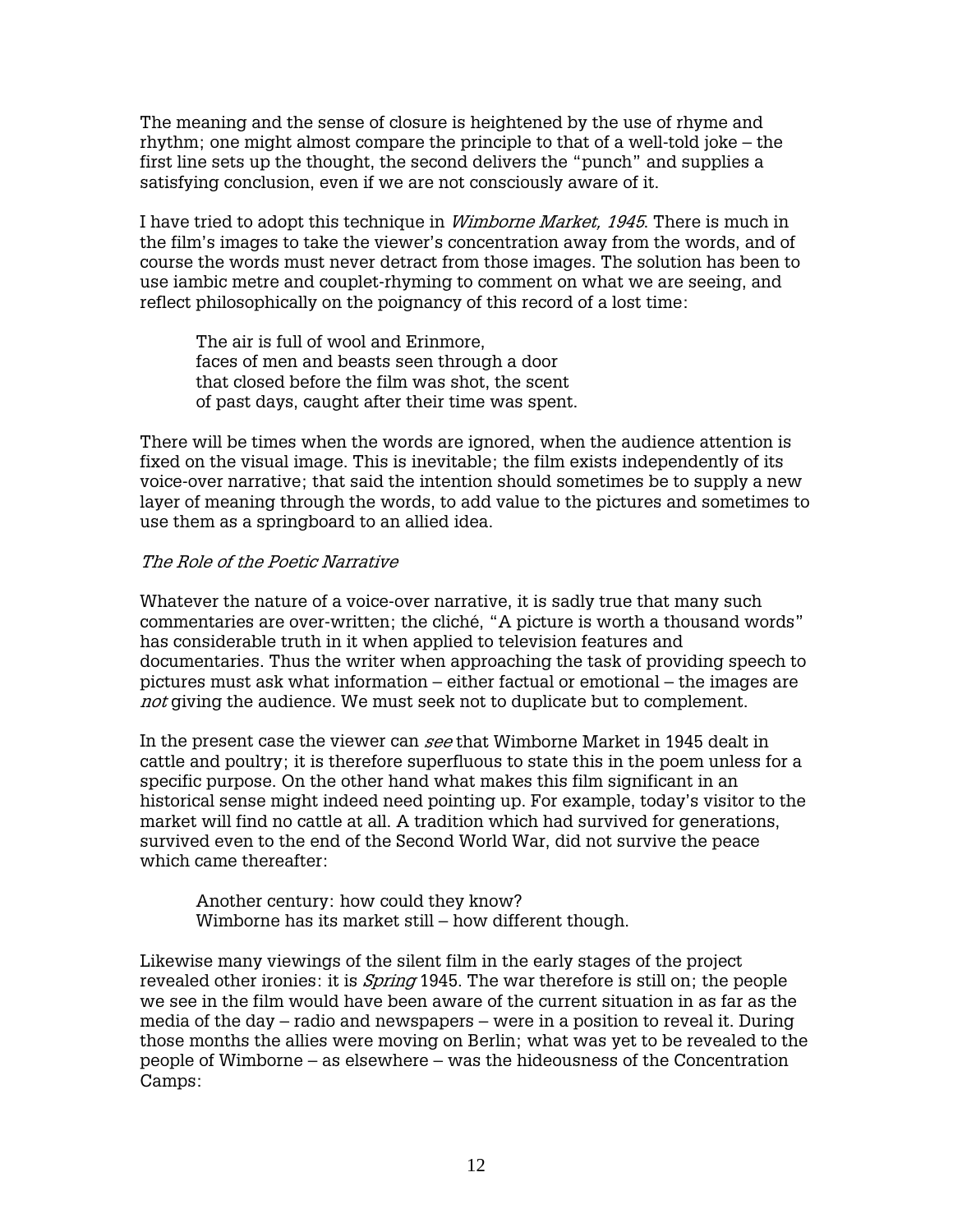We live in Time as much as Place, and when today they heard of allies marching on Berlin, they must have felt that spring held metaphors to help them towards tomorrow's open doors, an end to war, a better life ahead, an end – but things don't end, instead, we just exchange their lost today for this – and hindsight – Bergen-Belsen and Auschwitz, people as cattle dying far away somewhere, on Wimborne's weekly market day.

These words occur over shots of horses feeding, and traps transporting farmers and their wives in and out of the market. The intention is ironic: to create a comparison in the viewer's mind between the mundane everyday life witnessed here in Wimborne, (and by implication similar country market towns around Britain) and the "people as cattle" transported to the death camps. There is little to say by way of direct commentary on what we are seeing; there is perhaps something more to imply by placing the apparent normality of the scene in the context of its time.

The work opens and closes with the same rhyming couplet; these words frame the piece, as visually the whole thing starts and ends in darkness. The intention of this device is to give a sense of an island of time: Reg Day's wonderful little film is a time-capsule, and it was my wish to heighten the sense of this by suggesting that our experience of it as an audience gives us a sense that it comes to us out of a strangely distant – although historically recent - cultural time. The shadows of the past out of which it emerges, at the end reclaim it, just as human memory fades. Today it exists on two levels. Firstly it is a document, a record, which for residents of the Dorset town of Wimborne has its own fascination independent of any music or verse narrative added to it. Secondly, and relevant to the Trilith project, it is a poetic meditation on time and change, a continual process for us today, as much as for them, then. This moves the whole project from the local to the universal. We all grow older, the days continue to move into the past tense. As the poetic narrative begins and ends:

 Strange how today recedes, the sepia grows, When it becomes the past who sees? Who knows?